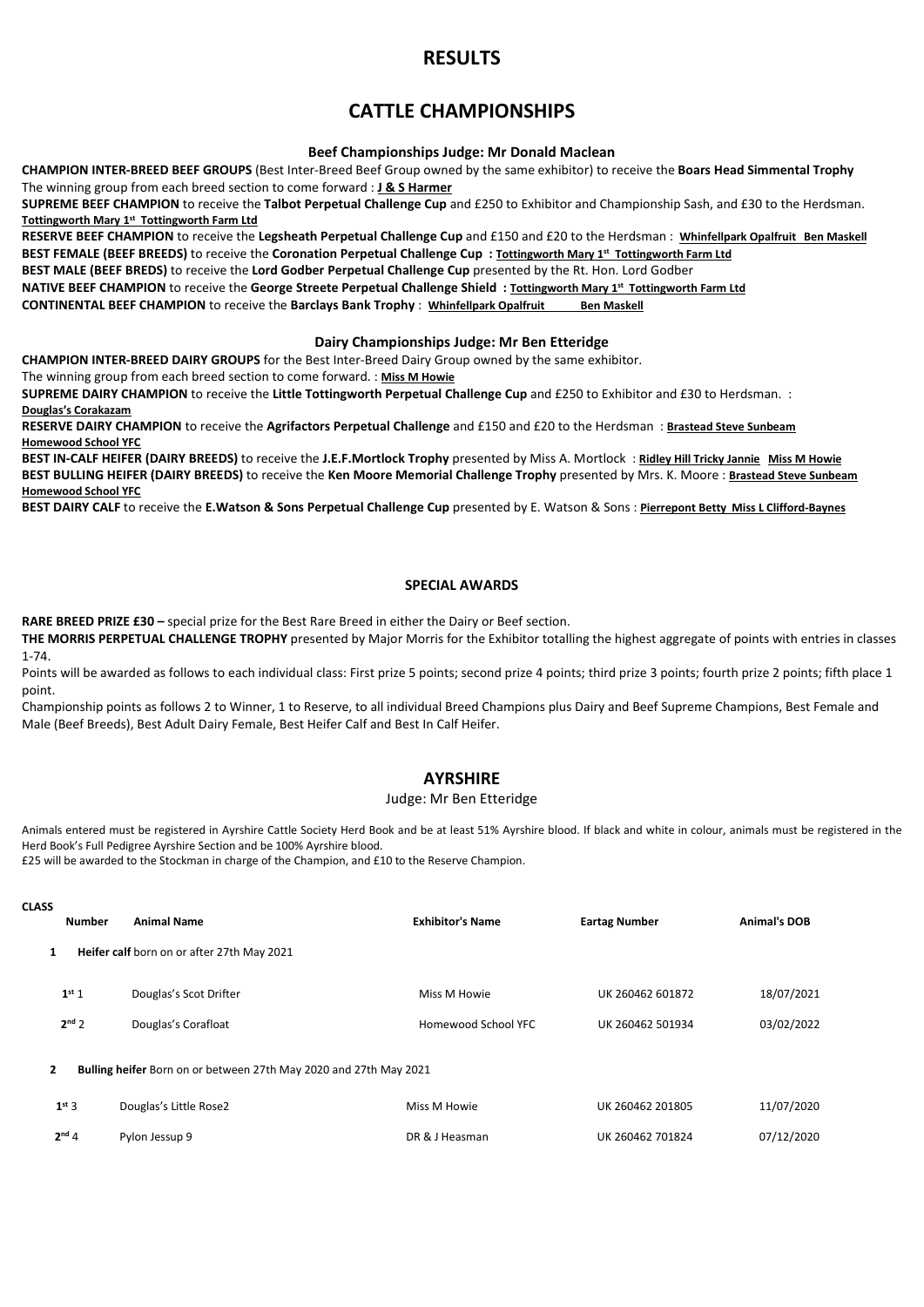### 3 Heifer in calf, with first calf

|            | 5                                                                                                                                                        | Pylon Mandervil Kindle                                                                                                                                                                                                                                      | DR & J Heasman | UK260462 101678  | 06/07/2019 |  |
|------------|----------------------------------------------------------------------------------------------------------------------------------------------------------|-------------------------------------------------------------------------------------------------------------------------------------------------------------------------------------------------------------------------------------------------------------|----------------|------------------|------------|--|
|            | 1 <sup>st</sup> 6                                                                                                                                        | Ridley Hill Tricky Jannie                                                                                                                                                                                                                                   | Miss M Howie   | UK 260462 401751 | 17/03/2020 |  |
| 4          | Dry cow in calf, to calve before 1 August                                                                                                                |                                                                                                                                                                                                                                                             |                |                  |            |  |
|            | $1st$ 7                                                                                                                                                  | Douglas's Corakazam                                                                                                                                                                                                                                         | Miss M Howie   | UK 260462 101461 | 24/07/2017 |  |
|            | 2 <sup>nd</sup> 8                                                                                                                                        | Pylon Modern Eurotrack 5                                                                                                                                                                                                                                    | DR & J Heasman | UK 260462 201574 | 09/06/2018 |  |
|            |                                                                                                                                                          |                                                                                                                                                                                                                                                             |                |                  |            |  |
| 5          |                                                                                                                                                          | Heifer in milk, in her first lactation                                                                                                                                                                                                                      |                |                  |            |  |
|            | 1 <sup>st</sup> 9                                                                                                                                        | Pylon Foster Rusty                                                                                                                                                                                                                                          | DR & J Heasman | UK 260462 501710 | 01/06/2019 |  |
|            | 2 <sup>nd</sup> 10                                                                                                                                       | Ridley Hill Foster Grace                                                                                                                                                                                                                                    | Miss M Howie   | UK 260942 201707 | 04/06/2019 |  |
| 6          |                                                                                                                                                          | Cow in milk having calved more than once                                                                                                                                                                                                                    |                |                  |            |  |
|            | 1 <sup>st</sup> 11                                                                                                                                       | Ridley Hill Marker Grace                                                                                                                                                                                                                                    | Miss M Howie   | UK260462 701397  | 18/11/2016 |  |
| 7          |                                                                                                                                                          | Recorded heifer whose record is officially recognised for the first 305 days of her first lactation. She must be in calf for, or milking in her second lactation and must<br>have been owned by the Exhibitor for the whole of her first lactation.         |                |                  |            |  |
| No Entries |                                                                                                                                                          |                                                                                                                                                                                                                                                             |                |                  |            |  |
| 8          |                                                                                                                                                          | Recorded cow whose record is officially recognised for the first 305 days of her last complete lactation. She must be in calf for, or milking in her subsequent lactation<br>and must have been owned by the Exhibitor for the whole of her last lactation. |                |                  |            |  |
|            | 1 <sup>st</sup> 12                                                                                                                                       | Ridley Hill Marker Grace                                                                                                                                                                                                                                    | Miss M Howie   | UK260462 701397  | 18/11/2016 |  |
| 9          |                                                                                                                                                          | Group of three all three to be owned by the same Exhibitor. Winning Group to go forward to Inter Breed Group Championship                                                                                                                                   |                |                  |            |  |
|            | 1 <sup>st</sup> 13                                                                                                                                       |                                                                                                                                                                                                                                                             | Miss M Howie   |                  |            |  |
|            |                                                                                                                                                          | THE EAST SUSSEX AYRSHIRE CATTLE CLUB PERPETUAL TANKARD presented by A. R. Smith, Esq., for the winner of Class 1                                                                                                                                            |                |                  |            |  |
|            | Douglas's Scot Drifter                                                                                                                                   |                                                                                                                                                                                                                                                             |                | Miss M Howie     |            |  |
|            | THE BLOCKFIELD PERPETUAL CHALLENGE CUP presented by Mrs M K Anderson for the best animal in Classes 7 and 8.<br>Ridley Hill Marker Grace<br>Miss M Howie |                                                                                                                                                                                                                                                             |                |                  |            |  |
|            | <b>THE DINAH BRIDGE PERPETUAL CHALLENGE TROPHY</b> presented by the Hon. Mrs Dinah Bridge, for the Champion.                                             |                                                                                                                                                                                                                                                             |                |                  |            |  |
|            | Douglas's Corakazam<br>Miss M Howie                                                                                                                      |                                                                                                                                                                                                                                                             |                |                  |            |  |
|            |                                                                                                                                                          | THE EAST SUSSEX AYRSHIRE CATTLE CLUB PERPETUAL CHALLENGE CUP presented by East Sussex Ayrshire Cattle Club for class 9, open to their members only Miss M Howie                                                                                             |                |                  |            |  |
|            | <b>HOLSTEIN UK</b><br>Judge: Mr Ben Etteridge                                                                                                            |                                                                                                                                                                                                                                                             |                |                  |            |  |

£25 will be awarded to the Stockman in charge of the Champion, and £10 to the Reserve Champion.

## CLASS

10 Heifer calf born on or after 27th May 2021

No Entries

11 Bulling heifer born on or between 27th May 2020 and 27th May 2021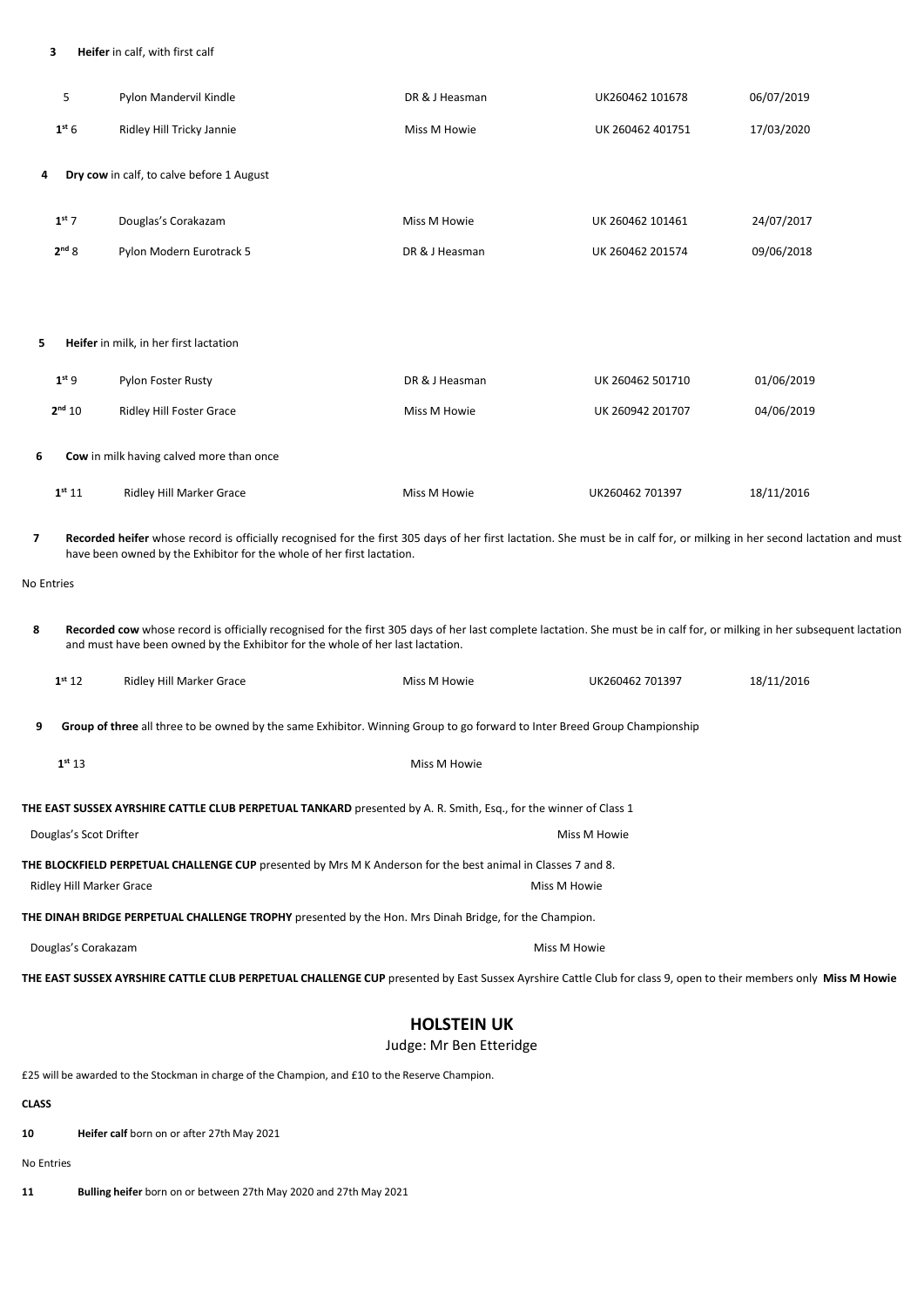No Entries

12 **Heifer** in calf, with first calf

No Entries

13 Dry Cow: in calf to calve before 1st August

No Entries

14 Heifer in milk, in her first lactation

No Entries

15 Cow in milk, born after 2017

No Entries

16 Cow in milk, born in or before 2017

No entries

17 Recorded heifer whose record is officially recognised for the first 305 days of her first lactation. She must be in calf for, or milking in her second lactation and must have been owned by the Exhibitor for the whole of her first lactation

No Entries

18 Recorded cow whose record is officially recognised for the first 305 days of her last complete lactation. She must be in calf for, or milking in her subsequent lactation and must have been owned by the Exhibitor for the whole of her last lactation.

No entries

19 Group of three females all three to be owned by the same Exhibitor. Winning group to go forward to Inter Breed Group Championship

No entries

Winning group in Class 19 to go through to the Inter Breed Group Championship. THE RHM GARDNER HODGSON & CO LTD PERPETUAL CHALLENGE TROPHY will be presented to the best group of three Holstein females. THE PRIORY CHALLENGE CUP, for the Best Animal in Classes 17 and 18. THE HOLMSHURST PERPETUAL CHALLENGE CUP presented by Derek Clark, Esq., will be awarded to the Champion.

## CHANNEL ISLAND

Judge: Mr Ben Etteridge

Every animal must be entered in the Herd Book proper of their own Society. £25 will be awarded to the Stockman in charge of the Champion, and £10 to the Reserve Champion.

#### **CLASS**

20 Heifer calf born on or after 27th May 2021

|    | 2 <sup>nd</sup> 14 | Hoppickers Spectacular Ruby                                       | The Dean Family        | UK260371 200055  | 31/05/2021 |
|----|--------------------|-------------------------------------------------------------------|------------------------|------------------|------------|
|    | 1 <sup>st</sup> 15 | Pierrepont Betty                                                  | Miss L Clifford-Baynes | UK268701 701621  | 10/08/2021 |
|    | 5 <sup>th</sup> 16 | Pierrrepont Boo                                                   | Miss L Clifford-Baynes | UK268701 101629  | 13/08/2021 |
|    | 3 <sup>rd</sup> 17 | Brastead Chive Showboard                                          | Homewood School YFC    | UK 260748 303484 | 24/10/2021 |
|    | 4 <sup>th</sup> 18 | <b>Chested Tina</b>                                               | Miss L Clifford-Baynes | UK260887 201010  | 19/02/2022 |
| 21 |                    | Bulling heifer born on or between 27th May 2020 and 27th May 2021 |                        |                  |            |
|    | $2nd$ 19           | Hoppickers Brownies Querubica                                     | The Dean Family        | UK260462 601823  | 04/12/2020 |
|    | 1 <sup>st</sup> 20 | <b>Brastead Steve Sunbeam</b>                                     | Homewood School YFC    | UK260748 603459  | 24/04/2021 |
| 22 |                    | Heifer in calf, with first calf                                   |                        |                  |            |
|    | $1^{st}$ 21        | Chested Sam                                                       | Miss L Clifford-Baynes | UK260887 600909  | 21/07/2020 |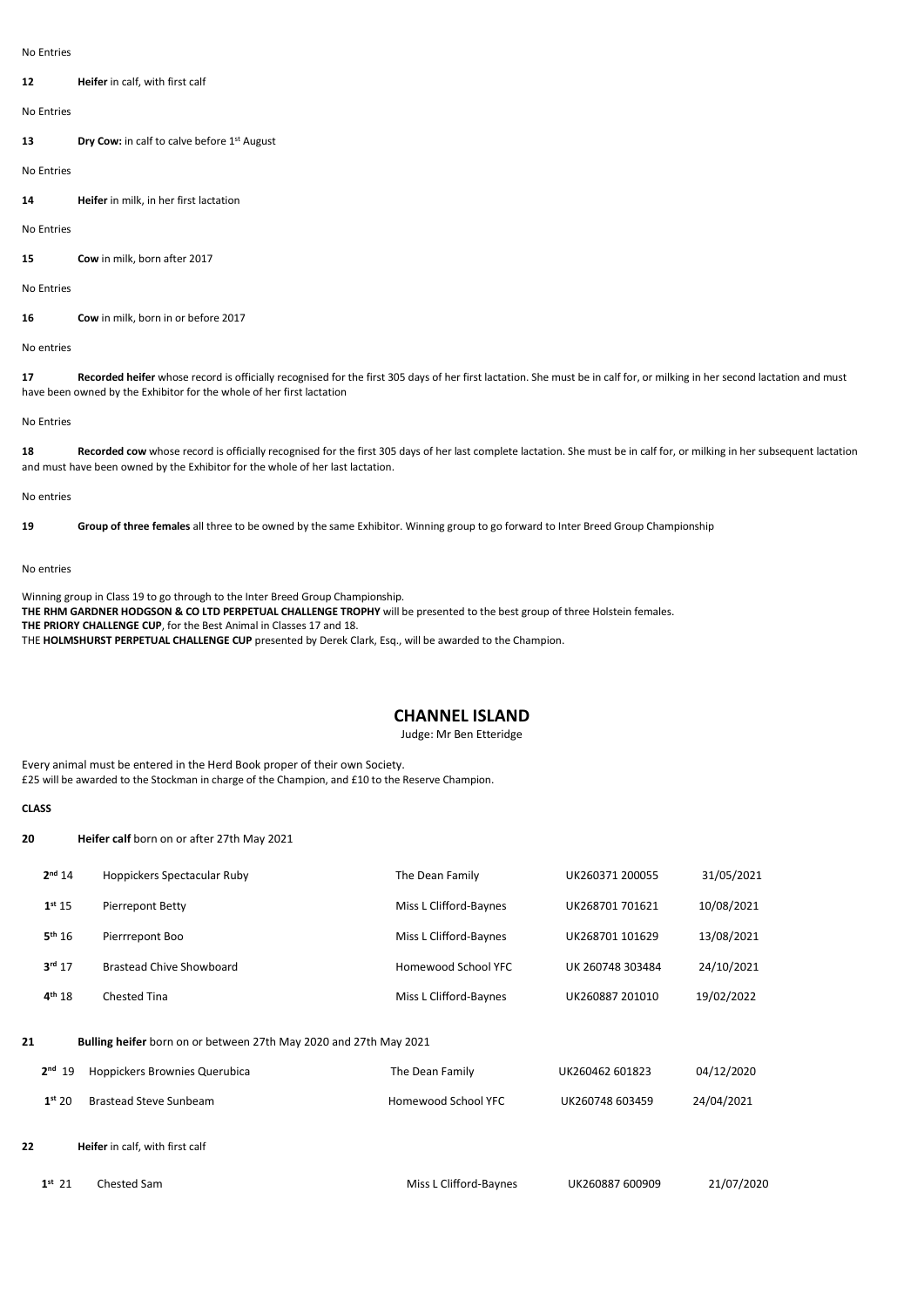| 23                    | Dry Cow in calf to calve before 1 August                                                                                                                                                                                                                    |                                                         |                  |                        |  |
|-----------------------|-------------------------------------------------------------------------------------------------------------------------------------------------------------------------------------------------------------------------------------------------------------|---------------------------------------------------------|------------------|------------------------|--|
| No Entries            |                                                                                                                                                                                                                                                             |                                                         |                  |                        |  |
| 24                    | Heifer in milk, in her first lactation                                                                                                                                                                                                                      |                                                         |                  |                        |  |
| 1 <sup>st</sup> 22    | Hoppickers Impuls Oreo                                                                                                                                                                                                                                      | The Dean Family                                         | UK260462 401590  | 07/05/2018             |  |
| 25                    | Cow in milk having calved more than once                                                                                                                                                                                                                    |                                                         |                  |                        |  |
| $1st$ 23              | Hoppickers I-Pod Kandie                                                                                                                                                                                                                                     | The Dean Family                                         | UK 260462 501143 | 25/04/2014             |  |
| 26                    | Recorded heifer whose record is officially recognised for the first 305 days of her first lactation. She must be in calf for, or milking in her second lactation and must<br>have been owned by the Exhibitor for the whole of her first lactation          |                                                         |                  |                        |  |
| <b>No Entries</b>     |                                                                                                                                                                                                                                                             |                                                         |                  |                        |  |
| 27                    | Recorded cow whose record is officially recognised for the first 305 days of her last complete lactation. She must be in calf for, or milking in her subsequent lactation<br>and must have been owned by the Exhibitor for the whole of her last lactation. |                                                         |                  |                        |  |
| $1st$ 24              | Hoppickers I-Pod Kandie                                                                                                                                                                                                                                     | The Dean Family                                         | UK 260462 501143 | 25/04/2014             |  |
| 28                    | Group of three all three to be owned by the same Exhibitor. Winning group to go forward to Inter Breed Group Championship                                                                                                                                   |                                                         |                  |                        |  |
| 1 <sup>st</sup><br>25 |                                                                                                                                                                                                                                                             | Miss L Clifford - Baynes                                |                  |                        |  |
| 2 <sup>nd</sup><br>26 |                                                                                                                                                                                                                                                             | The Dean Family                                         |                  |                        |  |
|                       | THE PORTMAN TROPHY for the best group of three Jerseys in Class 28 Miss L Clifford - Baynes<br>THE TUBSLAKE TROPHY for the best Jersey in Class 26<br>THE TOWER CHALLENGE CUP for the best Jersey in Classes 26 and 27.                                     |                                                         |                  |                        |  |
|                       | <b>Hoppickers I-Pod Kandie</b>                                                                                                                                                                                                                              |                                                         |                  | <b>The Dean Family</b> |  |
|                       | THE PRINTSTILE PERPETUAL CHALLENGE CUP presented by the late Miss M Langer, for the Champion.                                                                                                                                                               |                                                         |                  |                        |  |
|                       | <b>Brastead Steve Sunbeam</b>                                                                                                                                                                                                                               | <b>Homewood School YFC</b>                              |                  |                        |  |
|                       | THE JERSEY CATTLE SOCIETY offers a Special Rosette and Prize Card for the Best Jersey Cow or Heifer registered in the Herd Book, bred by the Exhibitor who is a member of the J.C.S.                                                                        |                                                         |                  |                        |  |
|                       | <b>Hoppickers Impuls Oreo</b>                                                                                                                                                                                                                               |                                                         | The Dean Family  |                        |  |
|                       | THE GUERNSEY CATTLE SOCIETY offers a rosette for Champion Guernsey.                                                                                                                                                                                         |                                                         |                  |                        |  |
|                       |                                                                                                                                                                                                                                                             | <b>ANY OTHER DAIRY BREED</b><br>Judge: Mr Ben Etteridge |                  |                        |  |
|                       | Every animal must be entered in the Herd Book proper of their own Society<br>£25 will be awarded to the Stockman in charge of the Champion, and £10 to the Reserve Champion.                                                                                |                                                         |                  |                        |  |
| <b>CLASS</b>          |                                                                                                                                                                                                                                                             |                                                         |                  |                        |  |
| 29                    | Heifer calf born on or after 27th May 2021                                                                                                                                                                                                                  |                                                         |                  |                        |  |
| $1^{st}$ 27           | Kedar Rhap Star Hot Chocolate                                                                                                                                                                                                                               | The Dean Family                                         | UK 581573 302835 | 16/06/2021             |  |
| $2nd$ 28              | Hoppickers Biver Razzle Dazzle                                                                                                                                                                                                                              | The Dean Family                                         | UK260462 501878  | 18/08/2021             |  |
| 30                    | Bulling heifer born on or between 27th May 2020 and 27th May 2021                                                                                                                                                                                           |                                                         |                  |                        |  |
| $1st$ 29              | Hoppickers Jazz Rosa                                                                                                                                                                                                                                        | The Dean Family                                         | UK260462 201854  | 14/05/2021             |  |
|                       |                                                                                                                                                                                                                                                             |                                                         |                  |                        |  |

31 Heifer in calf, with first calf

No Entries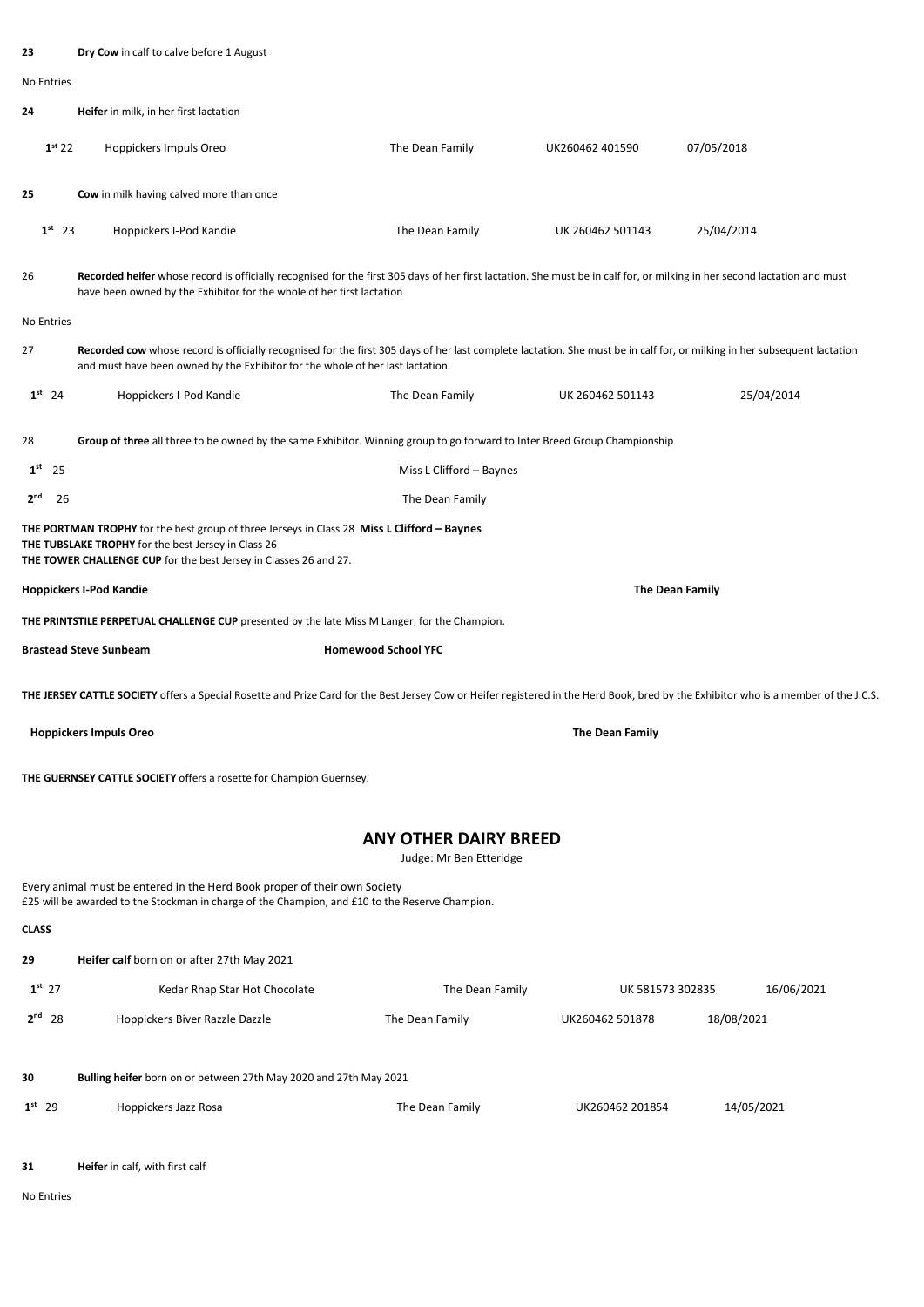| 32                                                                         | Heifer in milk, in her first lactation                                                                                                                                                                                                                      |  |
|----------------------------------------------------------------------------|-------------------------------------------------------------------------------------------------------------------------------------------------------------------------------------------------------------------------------------------------------------|--|
| No Entries                                                                 |                                                                                                                                                                                                                                                             |  |
| 33                                                                         | Heifer in milk, in her first lactation                                                                                                                                                                                                                      |  |
| No Entries                                                                 |                                                                                                                                                                                                                                                             |  |
| 34                                                                         | Cow in milk having calved more than once                                                                                                                                                                                                                    |  |
| No Entries                                                                 |                                                                                                                                                                                                                                                             |  |
| 35                                                                         | Recorded heifer whose record is officially recognised for the first 305 days of her first lactation. She must be in calf for, or milking in her second lactation and must<br>have been owned by the Exhibitor for the whole of her first lactation          |  |
| No Entries                                                                 |                                                                                                                                                                                                                                                             |  |
| 36                                                                         | Recorded cow whose record is officially recognised for the first 305 days of her last complete lactation. She must be in calf for, or milking in her subsequent lactation<br>and must have been owned by the Exhibitor for the whole of her last lactation. |  |
| No Entries                                                                 |                                                                                                                                                                                                                                                             |  |
| THE HOLBANS PERPETUAL CHALLENGE CUP will be presented to the Champion AOD. |                                                                                                                                                                                                                                                             |  |

Hoppickers Jazz Rosa The Dean Family THE SHORTHORN SOCIETY of UK of GB & IRELAND offers a rosette for best Dairy Shorthorn.

# ANY NON PEDIGREE DAIRY OR PEDIGREE NEW COMERS

Judge: Mr B Etteridge

£25 will be awarded to the Stockman in charge of the Champion, and £10 to the Reserve Champion.

### CLASS

37 Heifer calf born on or after 27th May 2021

No Entries

38 Heifer born before 27th May 2021

No Entries

39 Cow in milk having calved more than once

No Entries

The Bryden Challenge Cup will be presented to the Champion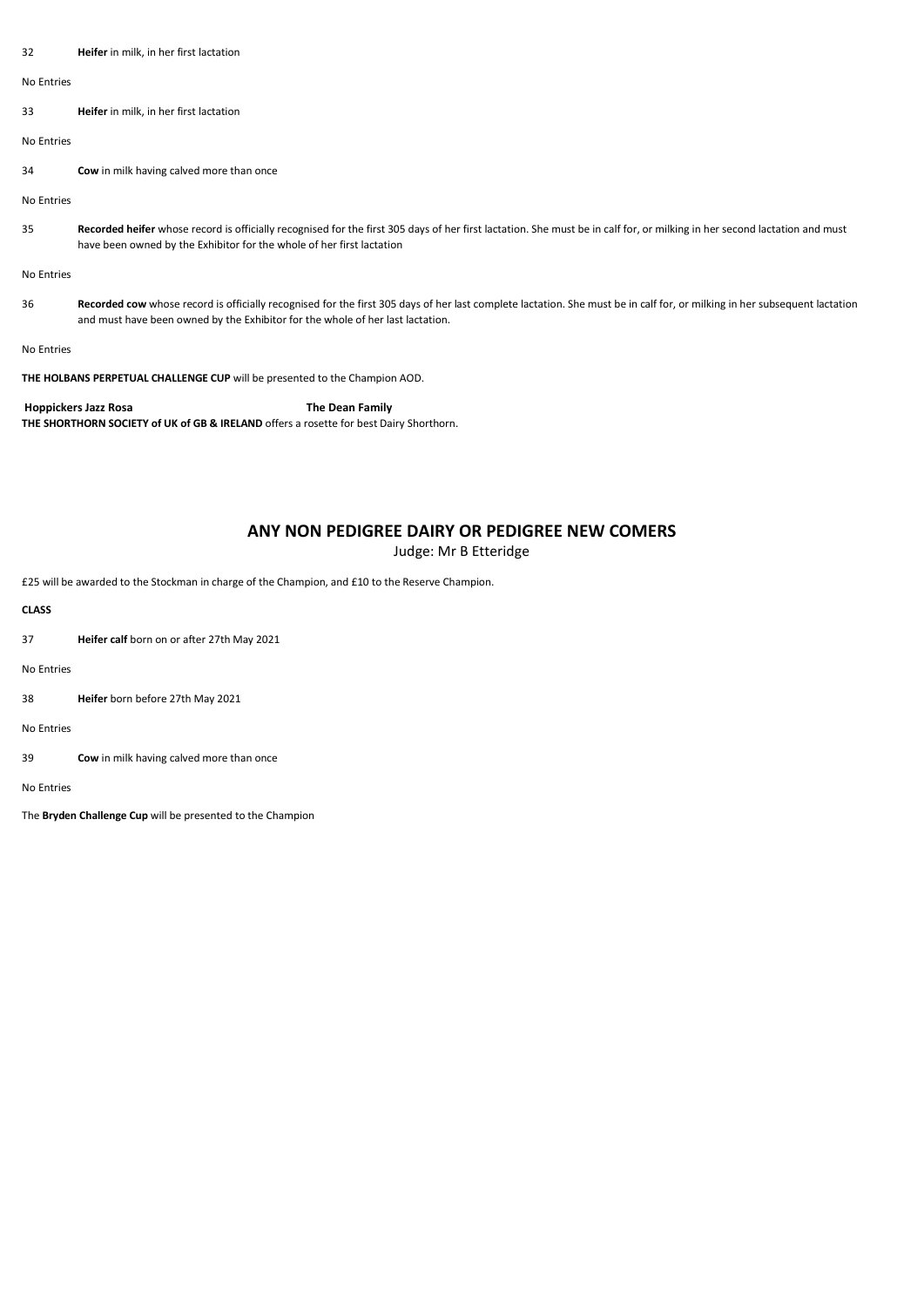# PATERSON-FOX DUAL PURPOSE BREED DEXTER

Judge: Miss M Howie

Every animal must be entered in the Herd Book proper of the Dexter Cattle Society. Mrs Paterson-Fox has kindly donated £25 for the Stockman in charge of the Champion, and £10 to the Reserve Champion.

Champion Dexter to go forward into the Interbreed Beef Championship

### **CLASS**

42

40 **Heifer calf** born on or after 27<sup>th</sup> May 2021

| $5th$ 30           | Waywood Treacle     | Sue Woods                | UK 260793700029 | 09/07/2021 |
|--------------------|---------------------|--------------------------|-----------------|------------|
| $4^{th}31$         | Newlands Belle      | <b>Helen Hoggins</b>     | UK275025300013  | 22/08/2021 |
| $3rd$ 32           | Moomin Marsh Wren   | Diana Smith              | UK261047 600515 | 26/08/2021 |
| $2nd$ 33           | Nutlin Black Velvet | <b>Christine Sparrow</b> | UK262894 400063 | 19/11/2021 |
| 34                 | Seraphim Zara       | Joan Angel               | UK229744700049  | 04/01/2022 |
| 1 <sup>st</sup> 35 | Bevern Heidi        | Louise Garnham           | UK 273725300038 | 02/03/2022 |
|                    |                     |                          |                 |            |

#### 41 Cow or heifer in milk

| $2nd$ 36             | Chorley Campari      | Garry Elswood        | UK263293 400140 | 30/04/2014 |
|----------------------|----------------------|----------------------|-----------------|------------|
| 1 <sup>st</sup> 37   | Butterbox Bonzai     | Louise Garnham       | UK 263819700257 | 28/08/2015 |
| 38                   | Seraphim Pandora     | Joan Angel           | UK229744600020  | 11/05/2017 |
| $3rd$ 39             | Bevern Maple         | Louise Garnham       | UK273725400004  | 27/03/2018 |
| $4^{th}$ 40          | Cadmans Sunflower    | <b>Helen Hoggins</b> | UK260556100095  | 02/08/2018 |
| <b>Maiden heifer</b> |                      |                      |                 |            |
| 2 <sup>nd</sup> 41   | Waywood Matchstick   | Sue Woods            | UK260793 400019 | 12/05/2020 |
| 1 <sup>st</sup> 42   | <b>Moomin Millie</b> | Diana Smith          | UK261947 100510 | 12/06/2020 |
| $3rd$ 43             | Stonemill Molly      | Michael Waller       | UK247020 100001 | 17/03/2021 |

#### 43 Heifer in calf with first calf

| $3rd$ 44           | <b>Moomin Marsh Mallow</b> | Diana Smith              | UK 261947 400506 | 01/10/2019 |
|--------------------|----------------------------|--------------------------|------------------|------------|
| $1^{st}$ 45        | Seraphim Willow            | Helen Hoggins            | UK229744300028   | 17/10/2019 |
| 2 <sup>nd</sup> 46 | <b>Nutlin Marshmallow</b>  | <b>Christine Sparrow</b> | UK262894 100060  | 31/10/2019 |
| $4^{th}$ 47        | Tannslane Amelia           | Michael Waller           | UK229164 400048  | 30/03/2020 |

#### 44 Cow dry and in calf, or HEIFER, dry and in calf with second calf

| 2 <sup>nd</sup> 48 | Trustwood Nigella        | Garry Elswood        | UK263234 200013 | 28/06/2009 |
|--------------------|--------------------------|----------------------|-----------------|------------|
| 49                 | Seraphim Pumpkin         | Joan Angel           | UK229744300003  | 14/11/2012 |
| 50                 | Moomin Marsh Daisy       | Diana Smith          | UK261947 300414 | 31/08/2013 |
| $1^{st} 51$        | <b>Moomin Meadowmist</b> | Garry Elswood        | UK261047100461  | 21/02/2016 |
| 3 <sup>rd</sup> 52 | Tanhill Hubble           | <b>Helen Hoggins</b> | UK267085300149  | 24/07/2016 |

### 45 Bull any age

| $1^{st} 53$ | Wise Harris Hawk | Garry Elswood | UK2879342 |
|-------------|------------------|---------------|-----------|
|             |                  |               |           |

1st 53 Wise Harris Hawk Garry Elswood UK287934 200042 26/01/2012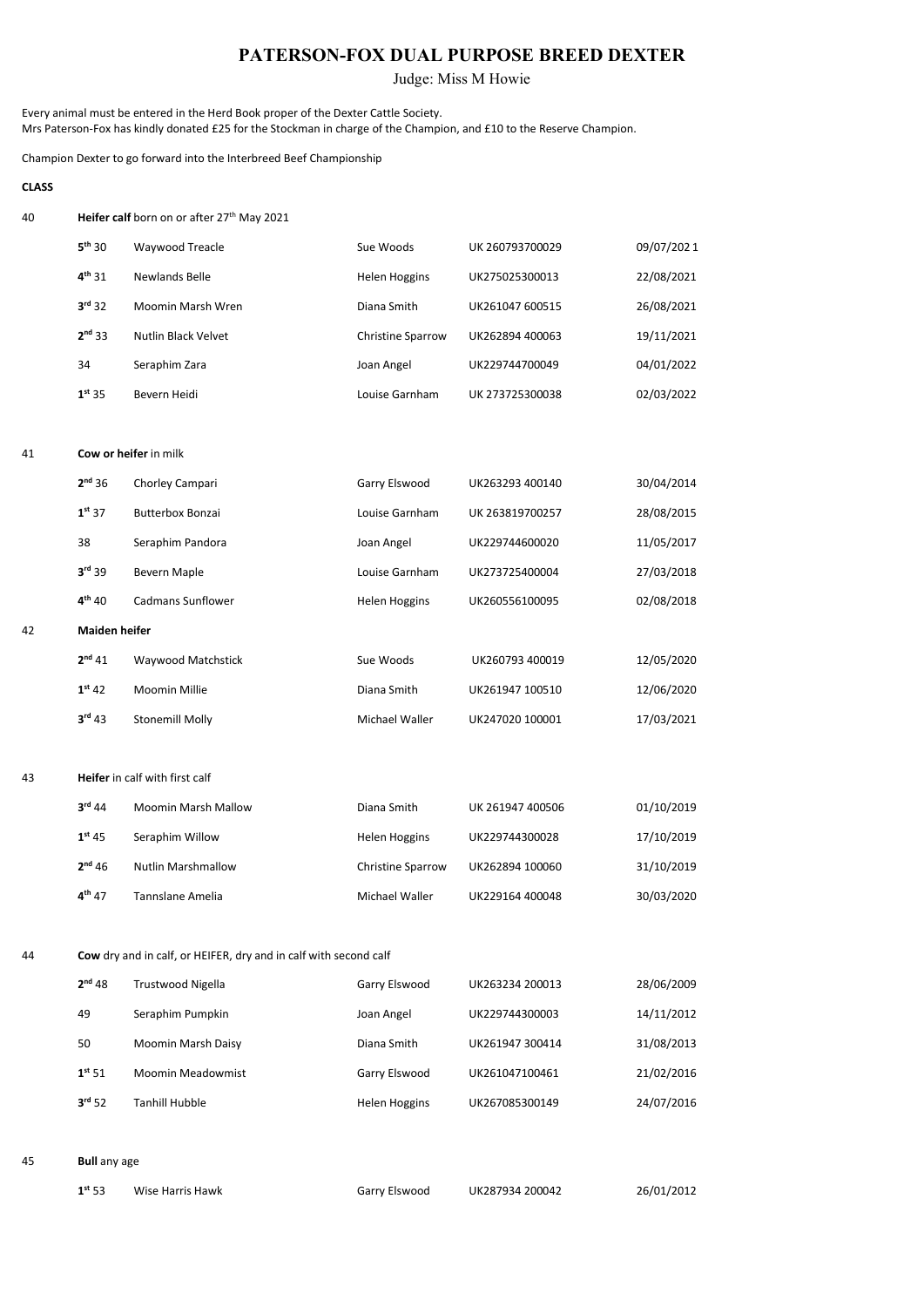| 3 <sup>rd</sup> 54 | Seraphim Ben              | Helen Hoggins            | UK229744600027  | 14/05/2018 |
|--------------------|---------------------------|--------------------------|-----------------|------------|
| $4^{\text{th}}$ 55 | Nutlin Perino             | <b>Christine Sparrow</b> | UK262894 300062 | 18/11/2020 |
| 2 <sup>nd</sup> 56 | Stonemill Rudolph The Red | Michael Waller           | UK273378 300002 | 17/12/2021 |

# 46 Group of three Dexters all three to be owned by the same Exhibitor

| $1^{st} 57$ | Garry Elswood |
|-------------|---------------|
| $2^{nd}58$  | Helen Hoggins |

THE WATERSIDE PERPETUAL CHALLENGE CUP will be awarded to the Champion Dexter. Wise Harris Hawk Garry Elswood THE DEXTER CATTLE SOCIETY offers a Special Award Rosette and a Spoon to the Champion. Wise Harris Hawk Garry Elswood

The Dexter Cattle Society also offers £5 for every Dexter turned out on Show Day. This will be very kindly matched by Mr and Mrs Paterson-Fox, making £10 to be awarded to every Dexter turned out on Show Day.

| THE PATERSON-FOX PERPETUAL CHALLENGE CUP will be awarded to the Reserve Champion Dexter. Butterbox Bonzai Louise Garnham      |                      |
|-------------------------------------------------------------------------------------------------------------------------------|----------------------|
| Mrs Paterson-Fox will present a sash to the Champion Dexter and £10 for the champion and £5 for the Reserve. Wise Harris Hawk | <b>Garry Elswood</b> |

## SUSSEX

Judge: Mr M Hickman

£25 will be awarded to the Stockman in charge of the Champion and £10 to the Reserve Champion.

### CLASS

47 Cow in milk or in calf, born on or before 30th June 2019 Having had a full term calf during the previous 12 months

| 3 <sup>rd</sup> 59 | Mayfield Snowdrop 29th      | Montreal Estate           | UK 262318 501390 | 20/04/2016 |
|--------------------|-----------------------------|---------------------------|------------------|------------|
| 2 <sup>nd</sup> 60 | Coopers Poll Lofty Lily 4th | Jane Howard               | UK266661 600193  |            |
| 1 <sup>st</sup> 61 | Offham Lady 22nd            | Wakeham-Dawson And Harmer |                  |            |

#### 48 Senior Heifer born on or between 1st July 2018 and 30th June 2020

|    | 1 <sup>st</sup> 62 | Montreal Gipsy 5th                                                          | Montreal Estate           | UK260752 501968  | 19/03/2020 |
|----|--------------------|-----------------------------------------------------------------------------|---------------------------|------------------|------------|
| 49 |                    | Intermediate Heifer born on or between 1st July 2020 and 31st December 2020 |                           |                  |            |
|    | 1 <sup>st</sup> 63 | Montreal Poll Snowdrop 1st                                                  | <b>Montreal Estate</b>    | UK 260752 401995 | 04/07/2020 |
| 50 |                    | Heifer born on or between 1st January and 30th June 2021                    |                           |                  |            |
|    | 3 <sup>rd</sup> 64 | <b>Bowerland Poll Barmaid 6th</b>                                           | <b>Richard Horsman</b>    | Uk271599 400190  | 26/02/2021 |
|    | $4^{th} 65$        | Montreal Poll Snowdrop 2nd                                                  | <b>Montreal Estate</b>    | Uk260752 502003  | 12/03/2021 |
|    | 1 <sup>st</sup> 66 | Coopers Darkey 7th                                                          | Jane Howard               | Uk266662 100216  |            |
|    | 2 <sup>nd</sup> 67 | Offham Poll Gaiety 11th                                                     | Wakeham-Dawson And Harmer |                  |            |
| 51 |                    | Bull born on or before 31 <sup>st</sup> December 2019                       |                           |                  |            |
|    | 68                 | Bowerland Poll Stargazer 1st                                                | <b>Richard Horsman</b>    | UK271599 500072  | 02/02/2018 |
|    | 1 <sup>st</sup> 69 | Coopers Major 1st                                                           | Jane Howard               | UK262232 501876  |            |
|    | 70                 | Offham Poll Crusader 2nd                                                    | Wakeham-Dawson And Harmer |                  |            |
| 52 |                    | Bull born on or between 1st January and 31 <sup>st</sup> December 2020      |                           |                  |            |
|    | $1^{st} 71$        | Offham Crusader 4th                                                         | Wakeham-Dawson And Harmer |                  |            |

53 Bull born on or between 1st January and 30th June 2021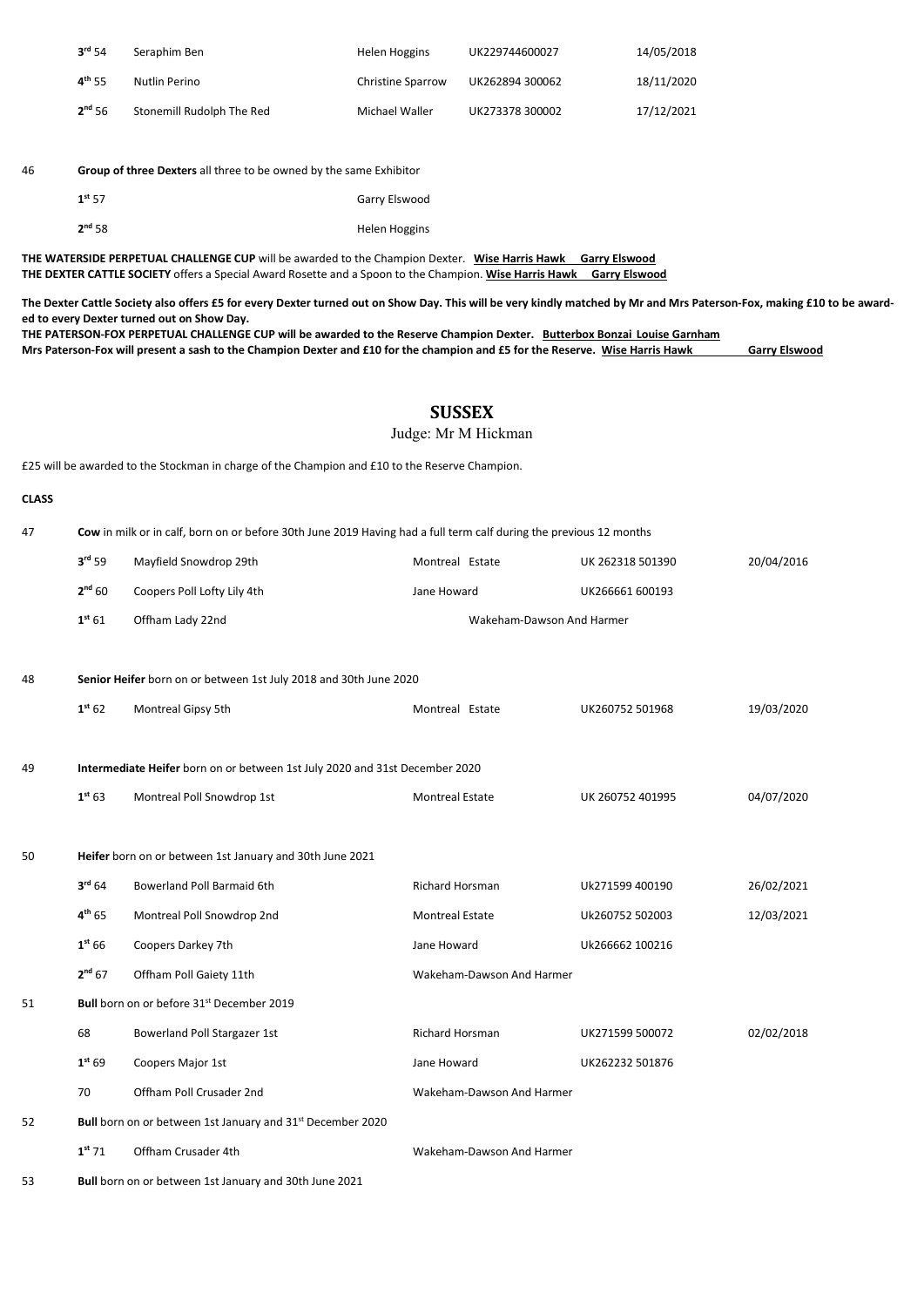| $3^{\text{rd}}$ 72 | Coopers Captain 1st        | Jane Howard            | UK266661 700222 | 21/03/2005 |
|--------------------|----------------------------|------------------------|-----------------|------------|
| $2^{nd}$ 73        | Bowerland Poll Captain 2nd | <b>Richard Horsman</b> | UK271599 100187 | 21/02/2021 |
| $1st$ 74           | Montreal Duke 2nd          | <b>Montreal Estate</b> | UK260752 102006 | 19/03/2021 |

54 Best matching group of three Sussex not less than two females all to be owned by the same Exhibitor. Winning group to go forward to Inter Breed Championship.

| $2^{nd}$ 75        | Jane Howard               |
|--------------------|---------------------------|
| $3^{\text{rd}}$ 76 | <b>Montreal Estate</b>    |
| $1^{st}$ 77        | Wakeham-Dawson And Harmer |

THE B. GODMAN-IRVINE PERPETUAL CHALLENGE CUP, presented by the late Rt. Hon. Sir Bryant Godman Irvine, for the Champion. : Offham Crusader 4th Wakeham-Dawson And Harmer

THE DUCHESS OF SUSSEX PERPETUAL TROPHY presented by John and Norma Luther for the Best Animal in Class 48. Montreal Gipsy 5th Montreal Estate THE MAPLESDEN CLEMENTINE PERPETUAL PLATE presented in memory of the late Mick Reid for the Sussex Female Champion. Coopers Darkey 7<sup>th</sup> Jane Howard THE WILLIAM HOPKINS MEMORIAL BOWL, presented by Mrs. W. Hopkins, for the Best Animal in Classes 51, 52 and 53. Offham Crusader 4th Wakeham-Dawson And **Harmer** 

THE C.A. MALPASS PERPETUAL CHALLENGE CUP, presented by the late C.A. Malpass, Esq., for the Best Animal in Classes 49 and 50. Coopers Darkey 7<sup>th</sup> Jane Howard

# ANY OTHER PEDIGREE BEEF OR DUAL PURPOSE BREED NATIVE

Judge: Mr M Impey

Every animal must be entered in the Herd Book proper of its breed.

£25 will be awarded to the Stockman in charge of the Champion, and £10 to the Reserve Champion.

#### **CLASS**

55 Cow or Heifer in calf or milk

|    | $3rd$ 78            | Warmington Lovely 344         | Emily Wood                   | UK202695300344  | 05/03/2017 |
|----|---------------------|-------------------------------|------------------------------|-----------------|------------|
|    | $1st$ 79            | Cheerbrook Empress S081       | <b>Ruth Perry</b>            | UK173135400081  | 12/04/2016 |
|    | 2 <sup>nd</sup> 80  | <b>Delilah 2nd Of Troloss</b> | <b>Tottingworth Farm Ltd</b> | UK562728300285  | 01/05/2016 |
| 56 |                     | Heifer Born in 2020           |                              |                 |            |
|    | 1 <sup>st</sup> 81  | <b>Tottingworth Mary 1st</b>  | <b>Tottingworth Farm Ltd</b> | Uk262411 601129 | 01/04/2020 |
| 57 |                     | Heifer born in 2021           |                              |                 |            |
|    | 82                  | Hansford Joyful Roxana        | John Fry                     | UK271816 700116 | 05/03/2021 |
|    | 2 <sup>nd</sup> 83  | Hansford Roz                  | John Fry                     | UK271816 700123 | 14/03/2021 |
|    | 3 <sup>rd</sup> 84  | <b>Hansford Ronaround Sue</b> | John Fry                     | UK271816 100124 | 14/03/2021 |
|    | 4 <sup>th</sup> 85  | Oldewood Raven                | Emily Wood                   | UK260361 300232 | 02/04/2021 |
|    | 1 <sup>st</sup> 86  | Oldewood Lovely Rosette       | Emily Wood                   | UK260361 200231 | 03/04/2021 |
| 58 | <b>Bull</b> any age |                               |                              |                 |            |
|    | 1 <sup>st</sup> 87  | <b>Troloss Legend</b>         | <b>Tottingworth Farm Ltd</b> | UK562728 200263 | 04/02/2016 |
|    | 3 <sup>rd</sup> 88  | <b>Tottingworth Prince</b>    | <b>Tottingworth Farm Ltd</b> | UK262411 701130 | 01/05/2020 |
|    | 2 <sup>nd</sup> 89  | Golden Eagle X174             | <b>Victor Marsh</b>          | UK266346100174  | 23/04/2021 |

59 Group of three animals not less than two females owned by the same exhibitor. Winning Group to go forward to Inter Breed Championship

No Entries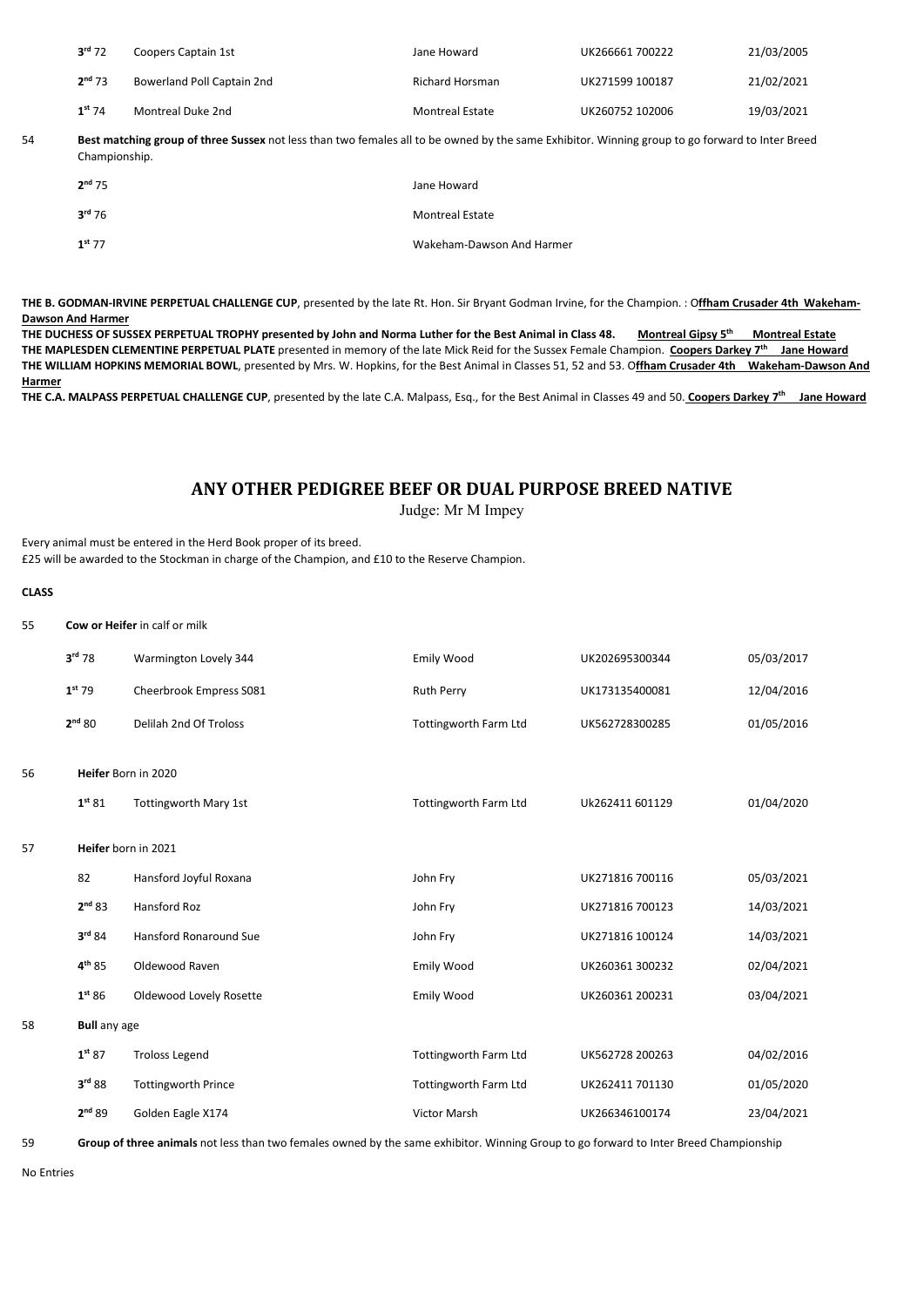THE PENYRHEOL TROPHY presented by Dame Amelia Fawcett to the AOPB NATIVE Champion. Tottingworth Mary 1st Tottingworth Farm Ltd

# CONTINENTAL PEDIGREE BEEF

Judge: Mr M Impey

Every animal must be entered in the Herd Book proper of its breed. £25 will be awarded to the Stockman in charge of the Champion, and £10 to the Reserve Champion.

#### **CLASS**

60 Cow any age, in calf or with calf at foot, at 28th May 2022. Having had a full term calf during the previous 12 months

1<sup>st</sup> 90 Whinfellpark Opalfruit 15th 2007 Ben Maskell Ben Maskell UK103847 401729

61 Heifer in calf or with calf at foot, born in 2019

#### No Entries

62 Heifer born in 2020

#### No Entries

#### 63 Heifer maiden, born in 2021

| 91                 | Boars Head Nelly 11th        | Rhys Grenham        | UK 26228 7700168 | 11/01/2021 |
|--------------------|------------------------------|---------------------|------------------|------------|
| 2 <sup>nd</sup> 92 | Cinderhill Scarlet           | Sam Drury           | UK262287 500166  | 20/01/2021 |
| 3 <sup>rd</sup> 93 | Cinderhill Seniorita         | Sam Drury           | UK262287 600167  | 21/01/2021 |
| $4^{th}94$         | Brakes Stella                | Homewood School YFC | UK 389018 700227 | 13/03/2021 |
| 95                 | Boars Head Karina 10th       | Rhys Grenham        | UK 26228 7600174 | 10/04/2021 |
| 1 <sup>st</sup> 96 | <b>Thorndean Smartypants</b> | Sue Watson          | UK 262488 600646 | 13/05/2021 |
| 97                 | <b>Thorndean Sweatpea</b>    | <b>Ben Maskell</b>  | UK262488 500638  |            |

#### 64 Bull born on or before 31st December 2020

No Entries

65 Bull born in 2021

| 3 <sup>rd</sup> 98  | Cinderhill Scooby    | Sam Drury    | Uk 262287 300164 | 18/01/2021 |
|---------------------|----------------------|--------------|------------------|------------|
| 1 <sup>st</sup> 99  | Cinderhill Sampson   | Sam Drury    | Uk 262287 200170 | 10/02/2021 |
| 2 <sup>nd</sup> 100 | Lidham Samuel        | Janet Holt   | UK 262533 401168 | 02/04/2021 |
| 101                 | Boars Head Magnum 21 | Rhys Grenham | UK 26228 7100176 | 10/05/2021 |

66 Group of three animals not less than two females owned by the same exhibitor. Winning Group to go forward to Inter Breed Championship

1st 102 Sam Drury

THE JANE BROWN CHALLENGE CUP, presented by Mrs. J. Brown to the Continental Champion. Whinfellpark Opalfruit Ben Maskell HYDRO HOTEL, EASTBOURNE, CHALLENGE TROPHY will be awarded to the Champion Limousin. Whinfellpark Opalfruit Ben Maskell THE SOUTH EASTERN LIMOUSIN CATTLE CLUB SHIELD will be awarded for the highest Home Bred Limousin. Also sash for Champion.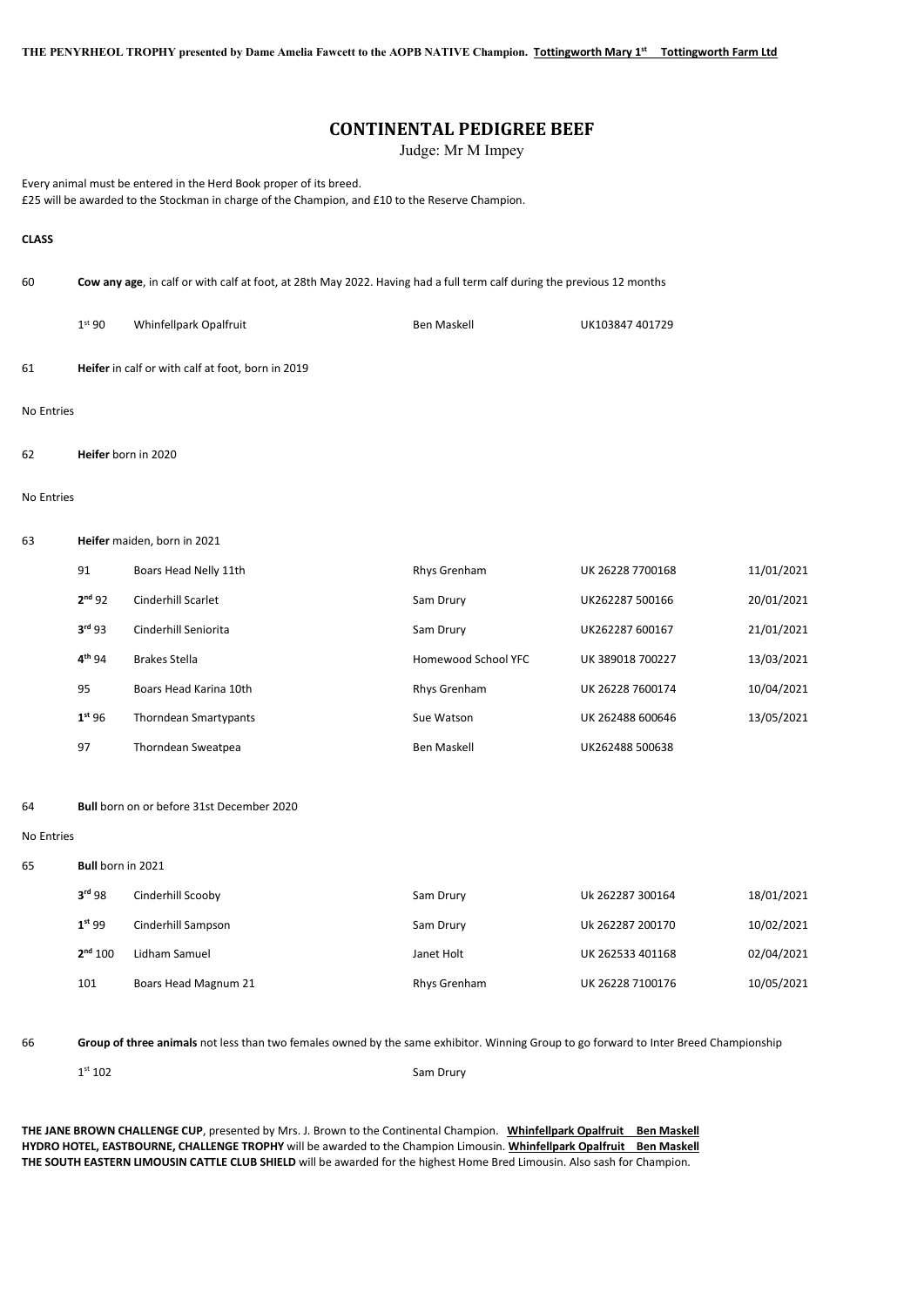# OPEN BEEF CLASS

Judge: Mr A Price

| <b>CLASS</b> |                     |                                                                                |                             |                  |            |
|--------------|---------------------|--------------------------------------------------------------------------------|-----------------------------|------------------|------------|
| 67           |                     | Open beef calf (heifer), born in or after 1 <sup>st</sup> August 2021          |                             |                  |            |
|              | 1 <sup>st</sup> 103 | <b>Smarty Pants</b>                                                            | Sean Marsh                  | UK 744564 501695 | 18/08/2021 |
| 68           |                     | Open beef calf (steer), born in or after 1 <sup>st</sup> August 2021, no bulls |                             |                  |            |
| No Entries   |                     |                                                                                |                             |                  |            |
| 69           |                     | Open beef prime/potential heifer, sired by Native, under 30 month's age        |                             |                  |            |
|              | 104                 | MJ                                                                             | <b>Westlands School YFC</b> | UK 267406710448  | 16/02/2021 |
|              | 105                 | Wanda                                                                          | <b>Westlands School YFC</b> | UK 267406710616  | 09/03/2021 |
|              | 106                 | Jubilee                                                                        | Sarah Wareham               | UK 107023200806  | 07/05/2021 |
| 70           |                     | Open beef prime/potential steer, sired by Native, under 30 month's age         |                             |                  |            |
|              | 1 <sup>st</sup> 107 | Ronnie                                                                         | Homewood School YFC         | UK 271315 200033 | 11/03/2021 |
| 71           |                     | Open beef prime/potential heifer, sired by Continental, under 30 month's age   |                             |                  |            |
|              | 1 <sup>st</sup> 109 | Fireball                                                                       | Sarah Wareham               | UK 541872201412  | 16/02/2021 |
|              | $2^{nd}$ 110        | Tia Maria                                                                      | Sean Marsh                  | UK 105520 300573 | 19/05/2021 |
|              | $3^{rd}$ 111        | <b>Miss Universe</b>                                                           | Sean Marsh                  | UK 744564 301686 | 09/06/2021 |
| 72           |                     | Open beef prime/potential steer sired by Continental, under 30 months age      |                             |                  |            |
|              | 112                 | Falcon                                                                         | <b>Westlands School YFC</b> | UK260396600221   | 01/03/2021 |
|              | 113                 | <b>Bucky</b>                                                                   | <b>Westlands School YFC</b> | UK 260396600228  | 04/04/2021 |
|              | $2^{nd}$ 114        | <b>Black Jack</b>                                                              | Sean Marsh                  | UK 326999 100471 | 01/07/2021 |
|              | 1 <sup>st</sup> 108 | Axel                                                                           | Sarah Wareham               | UK 583291503354  | 05/02/2021 |

THE CHAMBERS PERPETUAL CHALLENGE CUP will be awarded to the Champion Animal Fireball Jason & Sarah Wareham THE HOBBS PARKER CHAMPION OPEN BEEF CLASSES to receive £50 Fireball Jason & Sarah Wareham

### . YOUNG HANDLERS' CLASSES

Judges: Beef: Ms N Smith Dairy: Mr B Etteridge

**CLASS** 

73 Young handlers, beef calf, (6 to 10 years old)

No Entries

74 Young handlers, beef calf, (11 to 13 years old)

1<sup>st</sup> 130 Finlay Russell **Findall** Homewood School YFC

2<sup>nd</sup> 142 Mia Hoggins

75 Young handlers, beef calf, (14 to 16 years old)

131 Harry Feveryear National School YFC